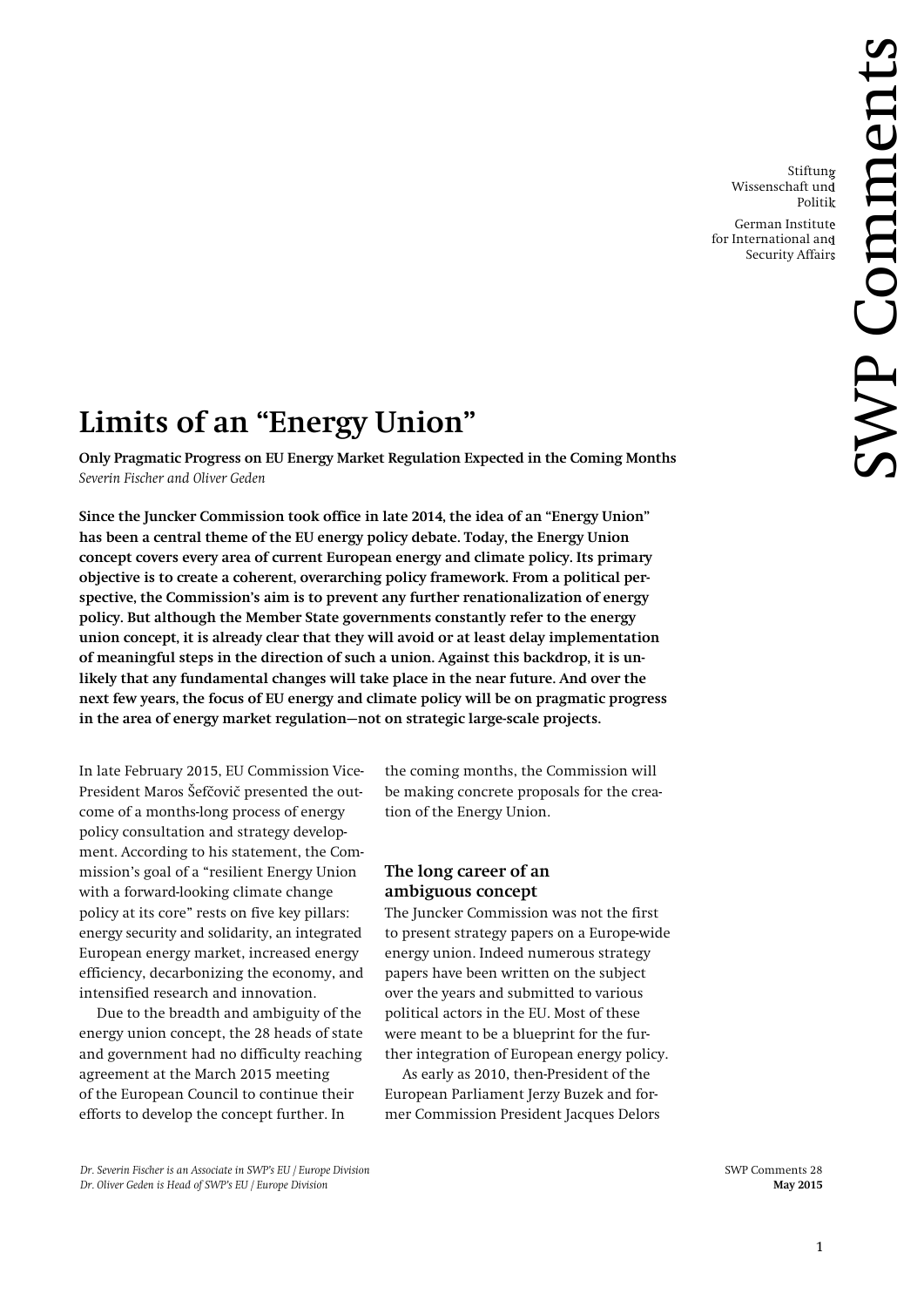called for a politicization of EU energy policy, which they saw as focused too narrowly on the internal market, through the creation of a "European Energy Community". Their primary goal at that time was to integrate the Central and Eastern European Member States into a system that would assure security of supply for all Europeans by establishing a new foundation for energy policy in primary law. Their proposal sparked debates among European politicians. The Commission and Member State governments showed little interest in a fundamental debate on the subject, however, especially since the EU had just adopted a series of pro-integration decisions between 2007 and 2009, in particular the implementation of the energy and climate targets up to 2020 and the agreement on the Third Internal Energy Market Package.

After years of stalemate on energy and climate policy, a substantive and thoroughgoing debate finally began to gain momentum in April 2014, triggered by an article in the *Financial Times* by then Polish Prime Minister (and current President of the European Council) Donald Tusk. The impetus for Tusk's article was the polarized and increasingly contentious debate among the EU Member States over what priority climate and environmental policy considerations should be given in the overall design of EU energy policy. Ecological aspects had sidelined issues that Central and Eastern European governments considered to have a more important place on the agenda: questions of supply security, intra-European solidarity, and on the handling of Russian gas imports. It was against this backdrop that Tusk wrote his deliberately provocative article emphasizing the potential of conventional indigenous energy sources (coal, shale gas) and nuclear energy as means to secure the EU's energy supply and calling for a new policy approach centered around the creation of a Europe-wide energy union.

The long-simmering disputes between the Northern and Western Europeans on the one side and the Central and Eastern

Europeans on the other left the level of pragmatic policy debates in the context of the Ukrainian crisis. Gradually, the divergent preferences of the Member State governments developed into a fundamental conflict at the European level. In this contentious political environment, new proposals from the Commission had relatively little chance of success. The trend toward renationalization of energy and climate policy that had been ongoing since 2010 now reached a new peak.

It thus proved to be a smart diplomatic move when Jean-Claude Juncker took up Donald Tusk's modified version of the Buzek/Delors proposal, even before he assumed office as the President of the Commission in fall of 2014, and began campaigning for a form of energy union that would include all of the key existing areas of EU energy and climate policy. The task of designing a framework strategy for such an Energy Union, which he assigned to the new Commission Vice-President Šefčovič and the Commissioner for Energy and Climate Action Miguel Arias Cañete, was formulated in deliberately broad and ambiguous terms. Up to now, all of the Member State governments have taken a positive stance on the Energy Union—but they consistently try to use the concept in support of their own energy and climate policy positions within the EU.

#### **Commission on the defensive**

No other actor in the EU context has committed itself so clearly to the Energy Union as the Commission. The high priority of this issue on the Juncker agenda, the appointment of a Vice President for the Energy Union, and the inclusion of all activities in the area of energy and climate policy within the overarching framework of the Energy Union make patently clear how much political capital the Commission and its President are willing to invest in this process.

Up to now, this agenda-setting strategy may appear to have paid off. Not only the Member State governments but also the

SWP Comments 28 **May 2015**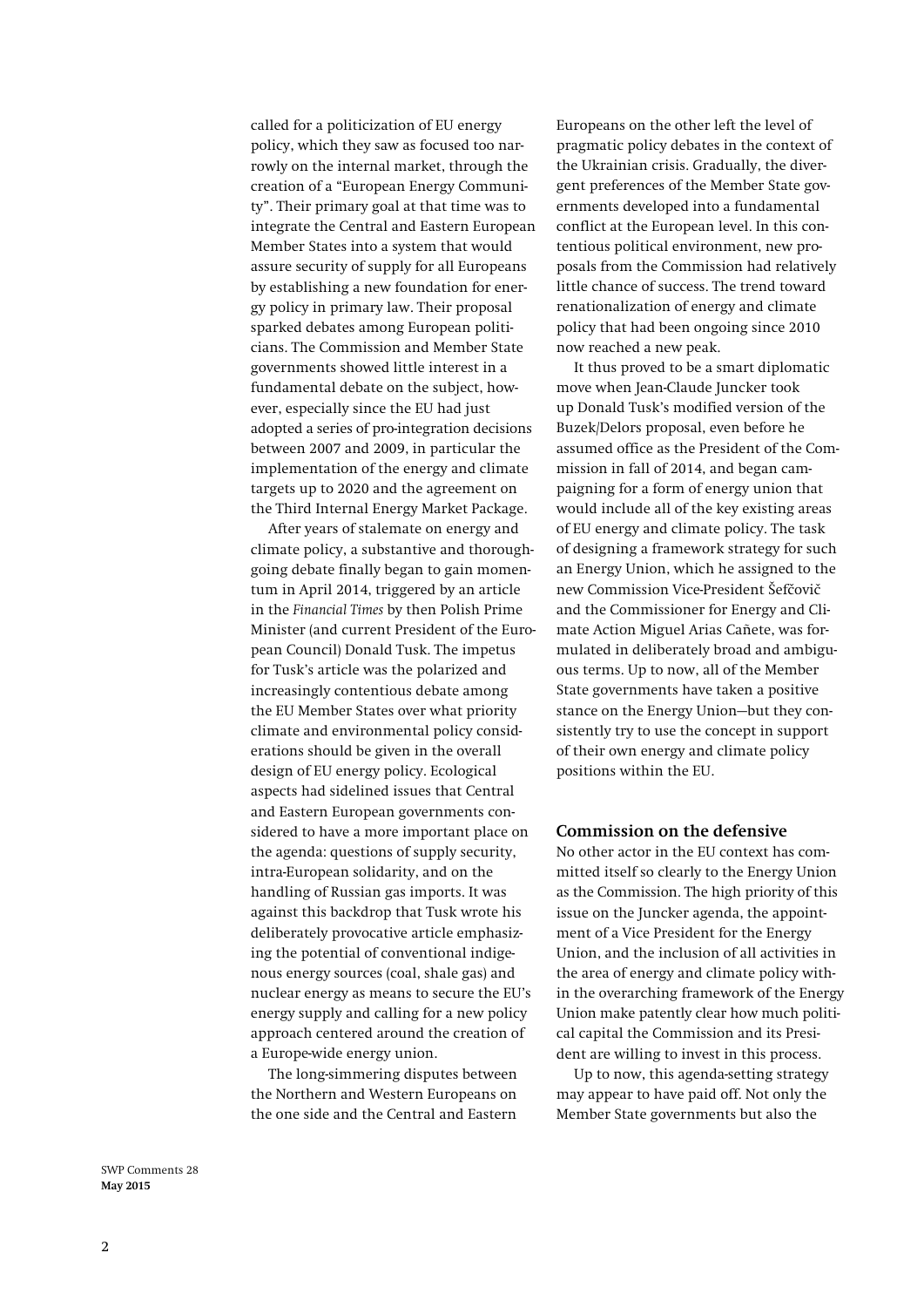European Parliament, energy companies, think tanks, and industrial and environmental associations have all issued position papers on the Energy Union and formulated their own "wish lists" for it. The Commission's willingness to take up nearly all the suggestions it has received and to incorporate them into an overall concept has, however, tended to distract attention from the deep-seated conflicts of interest within EU energy and climate policy (see *SWP Comments 55/2014*).

In the past few years, even politically insignificant legislative procedures have been subjected to exhaustive discussion and debate at the level of the heads of state and government. This has undoubtedly weakened the role of the Commission and the European Parliament, with their generally more ambitious and pro-harmonization positions. In this light, the Commission's recent initiatives are not least of all a means of reaffirming its position within the complex of inter-institutional relationships. The Commission is well aware of the danger that old conflicts could resurface in the upcoming phase of establishing the Energy Union. There is no other explanation for the energy union concept, which is little more than a revamped version of existing instruments under a new name. Thus, the Commission is contenting itself with simply applying the guidelines and regulations that have been adopted in recent years without interruption.

## **The "progress" of not moving backwards**

In the coming months, it will become clear where the priorities of the Commission actually lie and how willing the Member States still are to pursue further integration. Fundamental conflicts of interest in the EU are usually not solved through comprehensive strategies but are made manageable through small, often inconspicuous, but problem-oriented steps in the direction of more harmonization. There are positive examples of this in EU energy

policy: the provisions introduced by the EU to build reverse gas flows in Central and Eastern Europe have significantly improved supply security in the region, and today are making it possible to supply gas to the Ukraine as well. Western European electricity markets have also been successfully integrated without the aid of sweeping European policy concepts. The prominent pattern of integration in EU energy policy can thus be described as taking small steps toward harmonizing the internal market while maintaining national political preferences.

This approach will most likely also be taken as a model for future efforts to build a European Energy Union. Despite this analysis, the focus of policy debates in the coming months will most likely be on two different topics: joint gas purchases, and the governance structure for implementing the EU energy and climate targets for 2030.

The Tusk proposal and the initial ideas for a Europe-wide energy union already identified the joint purchasing of gas by the EU as an important undertaking. It is envisioned as a means of increasing the bargaining power of European buyers when negotiating long-term contracts with Russian partners.

While this proposal was met with a positive reception in security policy circles, most of the major actors in energy policy expressed astonishment at the intention to create apparently cartel-like structures in the internal market. Already during the first exchange within the responsible Council working groups, it became clear that a majority of Member States rejected the plan. In its strategy paper on the Energy Union, the Commission stated that it would assess "options for voluntary demand aggregation mechanisms" in gas purchasing. Whether these options will actually be considered seriously appears highly doubtful from today's perspective. The same is true of another idea favored by many Central and Eastern European governments: that of creating significantly more transparency around existing commercial gas supply con-

> SWP Comments 28 **May 2015**